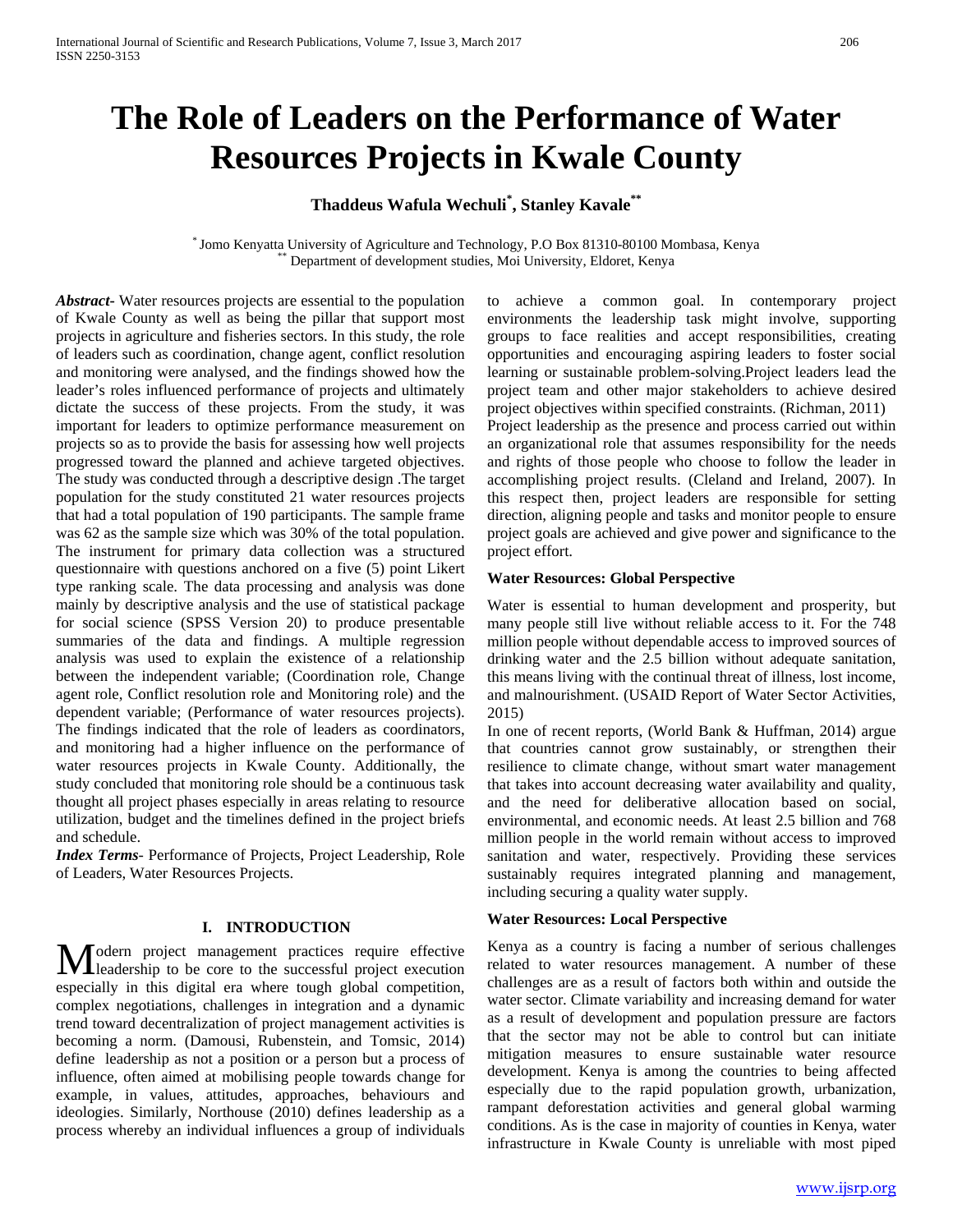water systems centered around urban/commercial centers thus disproportionately affecting access and water portability in sparsely populated areas and rural population. (County Government of Kwale, 2013). The main sources of water are boreholes, springs, dams, water pans and rock catchments. The average distance to the nearest water point in the County is two Kilometers. This is well above the internationally required five meters distance to the nearest water source. However, most of the rivers are seasonal thus cannot be relied upon to supply the much needed water in the county for both agriculture and household uses.

According to the Publication of (KNBS and SID, 2013), Msambweni constituency has the highest share of residents using improved sources of water at 74%. That is three times Lunga-Lunga constituency, which has the lowest share using improved sources of water. Msambweni constituency is 27 percentage points above the county average. Ukunda ward has the highest share of residents using improved sources of water at 88%.That is 87 percentage points above Ndavaya ward, which has the lowest share using improved sources of water. Ukunda ward is 41 percentage points above the county average. (County Government of Kwale, 2013).

In this study, the role of leaders on the performance of the different water resources based development projects was analysed. Project performance can be measured and evaluated using a large number of performance indicators that could be related to various dimensions (groups) such as time, cost, quality, client satisfaction, client changes, business performance, health and safety (Cheung *et al*. 2004).

#### **Statement of the problem**

Kwale County faces a myriad of challenges across sectors of social and economic development. Marshall (2011), says water scarcity has been a major issue in Kenya, caused mainly by years of recurrent droughts, poor management of water supply, contamination of the available water, and a sharp increase in water demand due to relatively high population growth. The shortage has been amplified by the government's lack of investment in water, especially in rural areas, and lack of leadership in the guidance and management of scarce water resources we have in the country.

Although some of the challenges are common across most sectors, such as poor infrastructure and poor management system among others, quite a number are unique to specific sectors (County Government of Kwale, 2013). However, a lot of problems related to leadership and commitment to the course of the projects affecting the goal attainment of these projects in general and therefore having a negative impact on the social development of Kwale County residents.

Robertson and Williams (2006), argues that despite advances in project management methodologies many projects continue to fail for a number of reasons and the most common being performance. In relation with Mullaly's (2004) findings, Thamhain (2004a) suggested that many factors, which drive project performance, are derived from the human side. Among these factors, managing conflicts and problems in projects is an important determinant of project success. Another research study by Cambridge University's School of Business and Economics concluded that 80% of projects failed because of poor leadership

(Zhang and Faerman, 2007). The findings further suggested that poor leadership skills reflected limited or no teamwork, inadequate communication, and an inability to resolve conflicts as well as other human related inefficiencies (Thompson, 2010). Therefore, project leaders and project managers in the counties are under immense pressure to deliver projects successfully by ensuring that they manage performance throughout the project life cycle in order to effectively satisfy expectations of the people in their county.

#### **Research Objectives**

#### **General Objectives**

The general objective was to evaluate the role of leaders on the performance of water resources projects within Kwale County.

#### **Specific Objectives**

- 1. To examine the role of leaders as coordinators on the performance of water resources projects in Kwale County.
- 2. To investigate the role of leaders as change agents on the performance of water resources projects in Kwale County.
- 3. To assess the role of leaders in conflict resolution on the performance of water resources projects in Kwale County.
- 4. To examine the role of leaders in monitoring on the performance of water resources projects in Kwale County.

# **II. CONCEPTUAL FRAMEWORK**

Independent Variable Dependent Variable

ROLE OF LEADERS PERFORMANCE OF WATER RESOURCES PROJECTS



#### **Fig 2.1: Conceptual Framework (**Source: Author, 2016)

# **Role of leaders on the performance of projects**

The nature and characteristics of projects being unique, time bound, and often associated with complexity, unknowns and uncertainty makes leaders' role more challenging than as would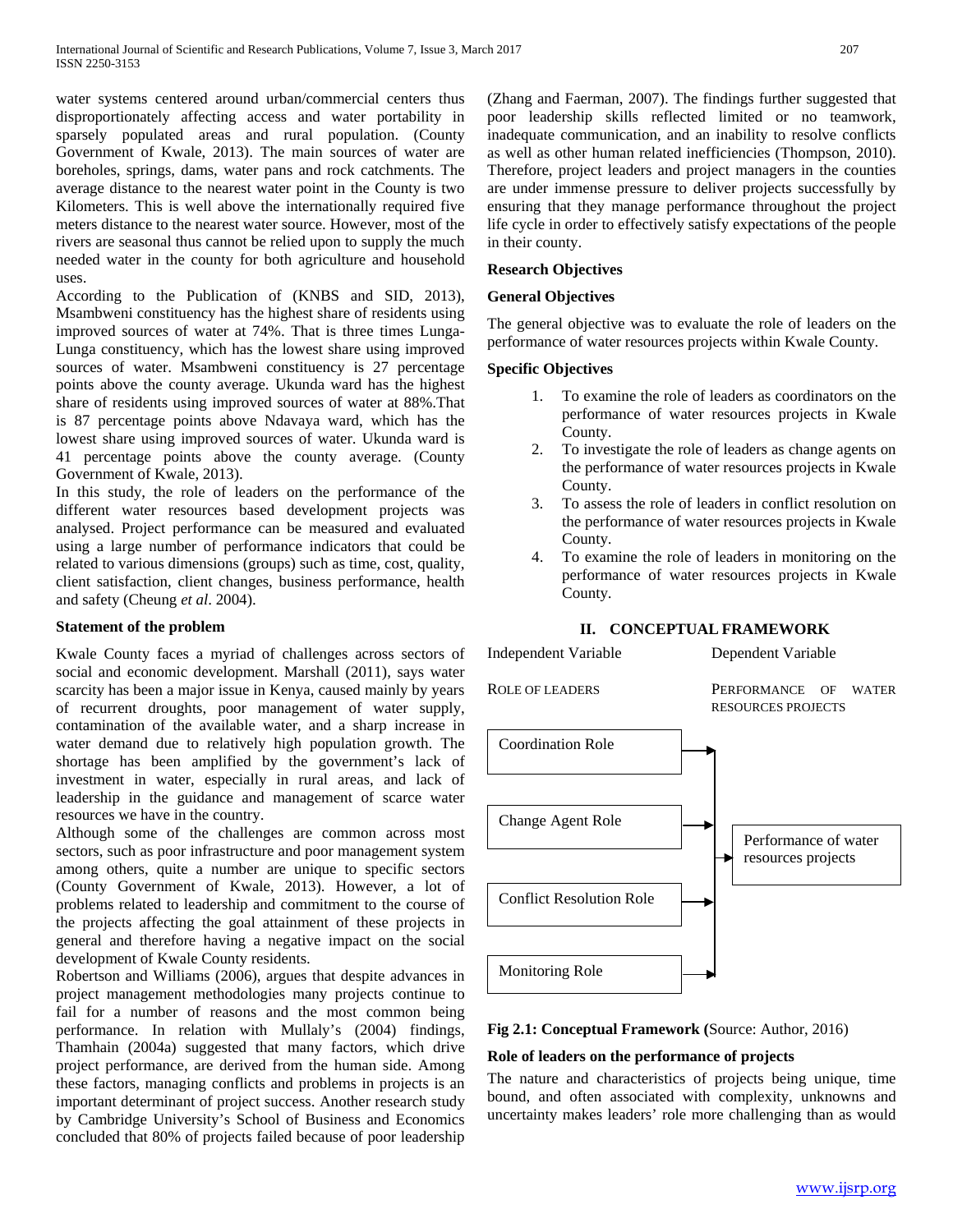be in non-project environments. The key roles of leaders analysed in this study included:

## **Coordinator role**

Coordinating is the function of establishing such relationships among various parts of the organization that they all together pull in the direction of organizational objectives. It is defined as the interrelation of functions, structures, and resources in an organizational context (Viinamäki, 2004). It is thus the process of tying together all the organizational decisions, operations, activities and efforts so as to achieve unity of action for the accomplishment of organizational objectives which can take place at different levels or possess different dimensions.

In project management coordination will ensures unity of action among individuals, work groups and departments, and brings harmony in carrying out the different activities and functions so as to achieve the project goals efficiently. Coordination is achieved by synchronizing the actions of line managers, project managers, decisions taken at various hierarchical levels, and the action taken by employees from different structural departments to achieve efficiently the projected goals. Meredith & Mantel (2009) argue that the most difficult aspect of implementing the plan for a complex project is the coordination and integration of the various elements of the project so that they meet their joint goals of performance, schedule, and budget in such a way that the total project meets its goals. In this case, the coordinator is the glue that holds the team and its tasks together to meet deadlines and deliverables for the project.

## **Role as change agents**

In contemporary organizations' change is on a continuous basis and especially when the organizations face external pressure to cope with technology, satisfy expectations of its stakeholders and remain competitive in a global market. The rate at which change is present in contemporary projects requires excellent leadership personality and desire to willingly change by all those whom the change will affect. It is important leaders have to play a bigger role in ensuring that the needed change is effectively implemented and managed. Similarly, ensuring that all the factors necessitating the change are clearly understood and communicated to all in the project will be critical for a successful change process. Burnes (2009) defines change agents as "people responsible for directing, organising, and facilitating change in organisations". Likewise, Hughes (2010) citing Lewin (1997) also define change agent as "a rational actor who defines, directs, and manages feedback during the implementation of change". This definition bodies well within project environments and more so where projects and management of those projects plays a critical role to achieving the objectives of an organisation as it is in the case of Kwale County. The nature of projects means they are bound to be affected by changes both internal and external, this calls for proper planning and management of the changes that occur in order to realize the strategic goals set by the County. Leaders play a key role as change agents since they initiate and influence the adoption of changes that affect the organisation and projects. Project leaders are change agents in project environment; as such they have to use knowledge of employees, project team members and proper change management techniques to minimize the cost of change. Once a project is initiated, alterations during project life cycle and implementation often affect the project with respect to cost, time and scope of project outcomes. The implication of changes in these key project variables will in the end have an adverse effect on the performance of the project in question. One major change likely to affect water resources projects is the change of mandate. Meredith & Mantel (2009), argued that change by mandate raises an additional problem. Not only are the project's deliverables, budget, and schedule usually changed, the priorities of other projects are typically changed too, if only temporarily while the mandate receives the system's full attention. This challenges are very common especially where the tasks of key projects have been devolved and leadership personnel in the Counties feel they want more ownership of projects.

## **Conflict Resolution role**

Conflicts are a way of life in project environments and generally occur at any time or stage in a project life cycle. Kohlrieser (2007), argues that conflict manifests itself as a difference between two or more persons or groups characterized by tension, disagreement, emotion or polarization, where bonding is broken or lacking. Irrespective of the nature or type of conflict, it will have an impact on the project outcome and performance. As leaders, it is important to understand that conflicts will occur at one stage in the project, so putting up preventive measures and proper controls will help manage the impact the conflict may have on the performance of your projects.

Project environments are particularly vulnerable to generating conflict especially where a large number of beneficiaries and stakeholders are involved. Water resources projects undertaken in Kwale County are most likely to have same problems since the environment where they are initiated and implemented is very dynamic and often affected by changes in political leadership with vested interests from the political leaders.

However, as Kerzner (2004) suggests sometimes conflict is meaningful and produces beneficial results. These meaningful conflicts should be permitted to continue as long as project constraints are not violated and beneficial results are received. Involvement of all affected stakeholders, good communication and the desire to empower the local communities through these projects will be key to attaining project success.

Similarly, Identification, analysis, and evaluation before taking action are the keys to effective management of conflict. Project managers must use practical strategies that involve following three steps: preparing for conflict, facing conflict, and then resolving conflict. (Thamhain and Wilemon, 1975). As a leaders in the project you need essential interpersonal skills, including effective communication, negotiation, and appreciation of cultural differences in order to handle conflicts involving diverse communities.

# **Monitoring role**

Raut, Pimplikar and Sawant (2013) describe project monitoring as a managerial process which aims to generate information to support decision-making and to stimulate cost reduction, value improvement and continuous improvement in the organisation. Therefore project monitoring is a holistic management process that involves collection, recording, reporting and disseminating information concerning performance achieved or forecasted in projects to ensure project objectives are achieved within the agreed implementation schedule or plans. Through monitoring the project manager and leaders are able to also perform control function which is a management function that involves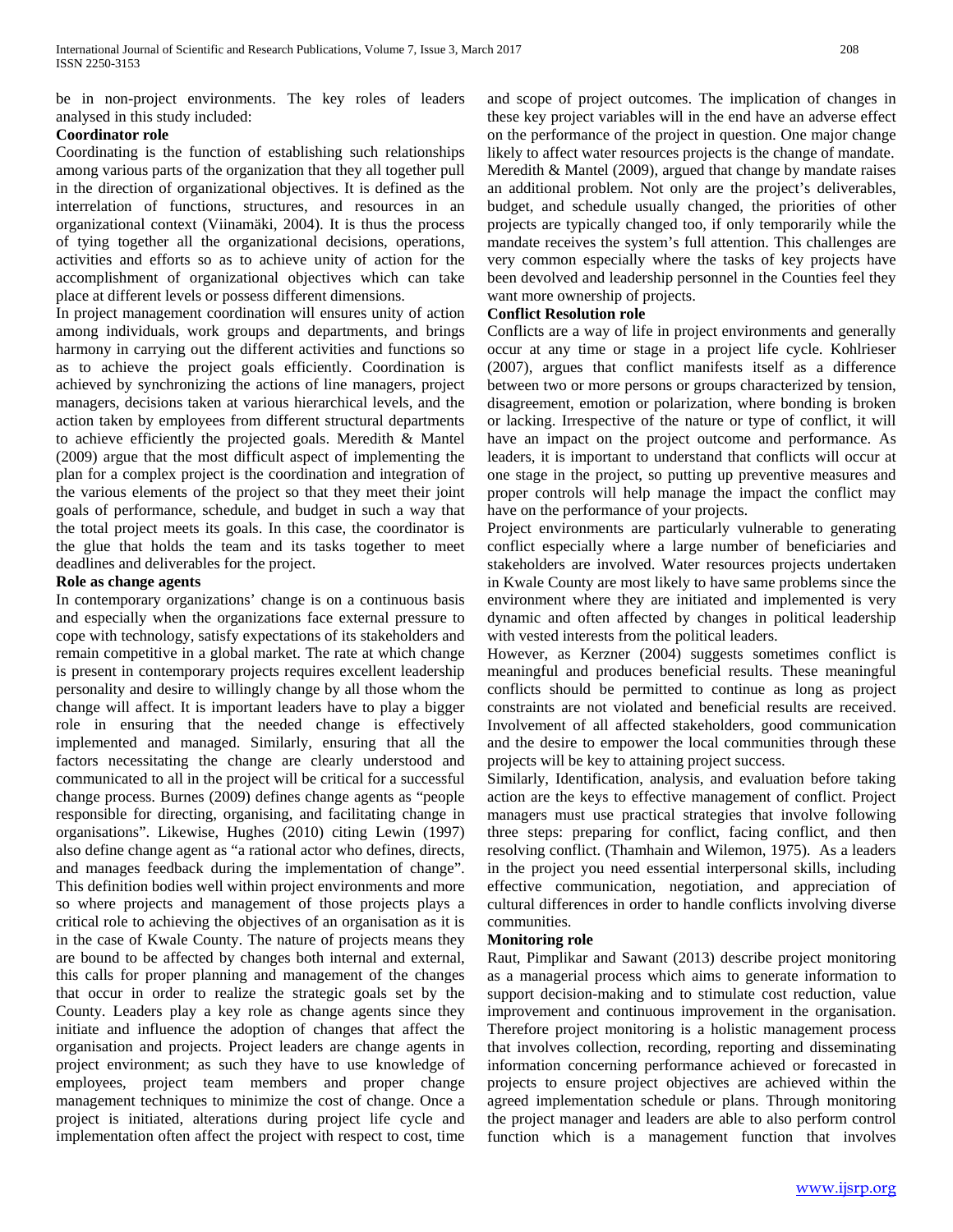comparing and correcting work performance. The fundamental role of monitoring is to evaluate success in relation to expected results based on the goals or objectives of the projects as set out during the initiation and planning phase in the project life cycle. Schwalbe (2009), says that monitoring involves regularly measuring progress to ensure that the project is meeting its objectives and addressing current business needs. The project manager and other staff monitor progress against plans and take corrective action when necessary. In order to achieve effective project performance, the variables of time, cost and scope must be closely monitored and controlled since they have a great influence on the performance outcomes of the project at hand.

Mitra (2010) suggests that project performance monitoring is an areas one should spend significant time on and you need to measure project success against established performance parameters. In this case as a leader you have to take a proactive role to ensure the execution of your projects are achieved within the agreed project performance benchmarks. Leaders' ability to inspire and motivate project team members will play a critical role to ensure all activities in the project are undertaken according to the agreed schedule. Schwalbe (2009), agree that many project managers often cite delivering projects on time (schedule control) as one of their biggest challenges, because schedule problems often cause more conflicts than other issues.

#### **Project performance**

Project performance can be measured and evaluated using a large number of performance indicators that could be related to various dimensions (groups) such as time, cost, quality, client satisfaction, client changes, business performance, health and safety (Cheung *et al*. 2004). Time, cost and quality are, however, the three predominant performance evaluation dimensions. As Hill (2010) points out project performance analysis is that aspect of project management that examines planned project events and outcomes relative to actual project events and outcomes primarily in terms of cost, schedule, and resource utilization. It therefore provides the project leaders and project team with analytical indications of project progress and status of ongoing activities.

Another interesting way of evaluating project performance is through two common sets of indicators (Pheng and Chuan, 2006). The first set is related to the owner, users, stakeholders, and the general public; the groups of people, who will look at project performance from the macro viewpoint. The second set comprises the developer and the contractor; the groups of people who will look at project performance from the micro viewpoint. As discussed by Purbey et. al. (2007), performance measurement systems were developed as a mean of monitoring and maintaining organizational control. In order to analyse and monitor performance, a common and widely adopted model of earned value analysis (EVA) is often employed. Earned value is the amount of planned work that has been accomplished to date and represents the value that has been achieved by the project to date as a result of that work accomplishment. (Hill, 2010). The analysis returns or information gives clear indication of the performance of work activities in the project and it can help decision makers within the project make informed decisions of what to do to improve performance supposing it is below expectation. Hill (2010) further discusses that earned value analysis is based on the following elements: First; *Budgeted Cost of Work Performed (BCWP)* - the value, in dollars, of the work accomplished to date. It is also known as earned value because the value associated with a particular work package is earned when the task is completed. Second; *Budgeted Cost of Work Scheduled (BCWS)* - the value, in dollars, of the work scheduled (planned) to be completed to date, that is, the project budget. BCWS is the planned value for the planned work. Third; *Actual Cost of Work Performed (ACWP) -* The value, in dollars, of the actual cost expended for project work performed to date.

#### **METHODOLOGY**

#### **Research Design**

A research design is the conceptual structure within which research is conducted since it constitutes the blueprint for the collection, measurement and analysis of data. Creswell (2014), defines research design as plans and the procedures for research that span the decisions from broad assumptions to detailed methods of data collection and analysis. He further states that the selection of research design is also based on the research problem or issue being addressed, the researcher's personal experience and the audience for the study.

The researcher used a descriptive survey to investigate the role of leaders on the performance of water resource projects in Kwale County. Sekaran & Bougie (2011), describe a descriptive study as one undertaken to ascertain and be able to explain the characteristics of the variables of interest in a phenomena. The purpose is therefore to obtain information concerning the current status of the phenomena and to describe "what exists" with respect to variables or conditions in a situation. Since the research was meant to test rather than generate theory, it adopted this quantitative approach which focuses on describing and drawing inferences from the findings on the relationships between water resources project performance, and the role of leaders such as coordinators, change agents, conflict resolution and monitoring. It also allowed the researcher to think systematically about aspects in a given situation, offer ideas for further probe and help make certain important decisions.

#### **Population**

The targeted population for the study comprise project committee members, project coordinators involved directly or indirectly in the implementation and management of water resources projects within Kwale County. The projects under study were twenty one (21) and a total of 190 personnel from across the 21 projects were used as the target population.

#### **Sample and Sampling technique**

The sampling frame is a physical representation of all the numbers in the population from which the sample is drawn. (Sekaran & Bougie, 2010). The research used purposive sampling which is a form of non-probability sampling in which decisions concerning the individuals to be included in the sample are taken by the researcher, based upon a variety of criteria which may include specialist knowledge of the research issue, or capacity and willingness to participate in the research. (Kothari, 2011). This method expose the researcher to various participants who had different experiences on issues concerning implementation and management of water resources projects.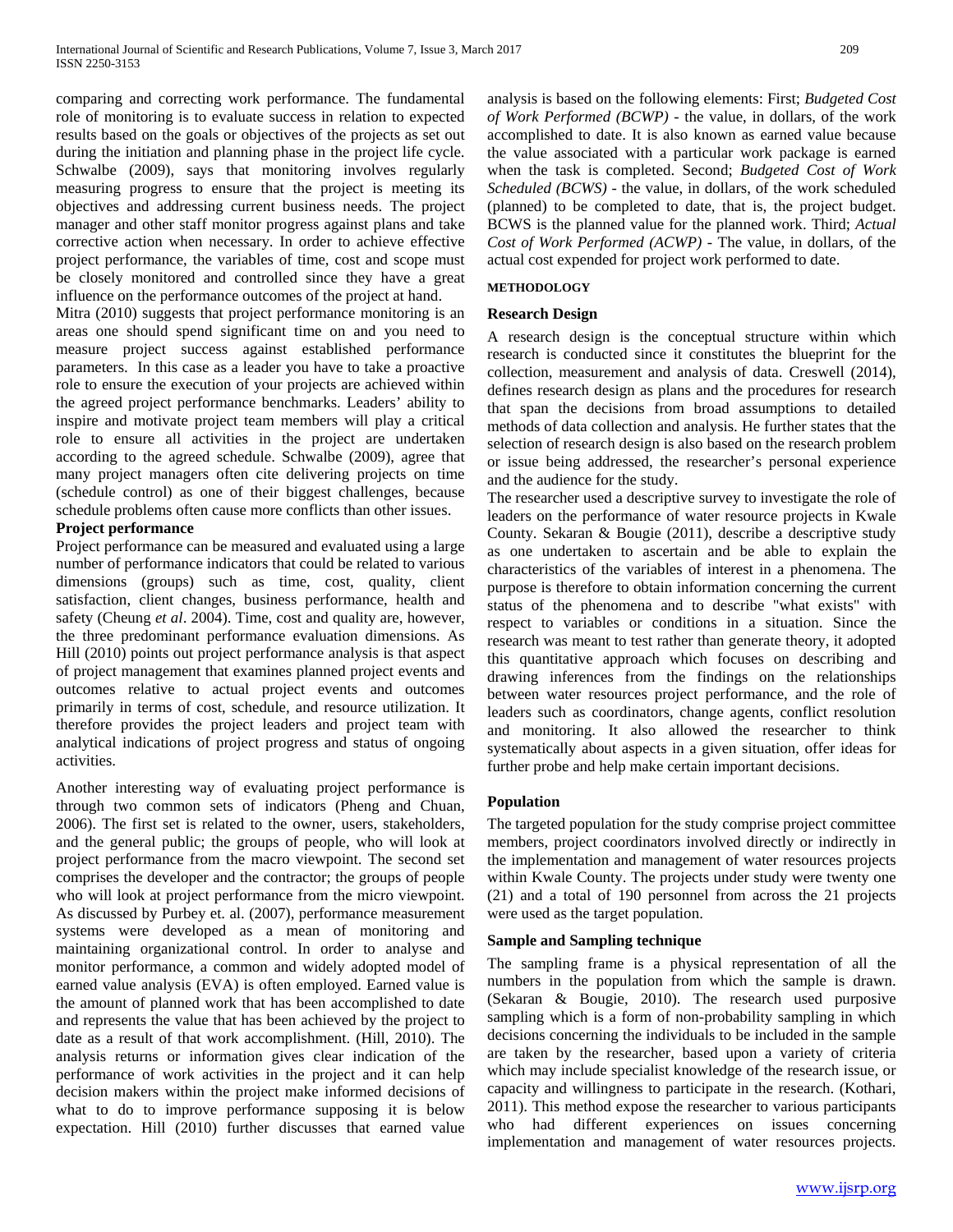The selection criteria was based on the number of project committee members involved in each project under study. From the target population of 190 which is also a sample frame, the research obtain 62 respondents as the sample size that were subject to investigations.

#### **Research Instruments**

Questionnaires were used to gather data because the information was supposed to be collected from diverse groups and projects. Archival documents were also be used as secondary data. This documents included completed projects documentations, project reports, and project work plans. Regular cross checking and follow ups was done to ensure accuracy, relevance, completeness, consistency and uniformity of the data collected.

#### **Data collection procedure**

The data collected by the researcher was through distribution of formulated questionnaires to the respondents. Sixty two questionnaires were distributed to the responders and the researcher had to be involved on two occasions to guide filling of the questionnaires for three respondents who did not understand key questionnaire items. Half of the questionnaires specifically those that were sent in Msambweni, Kwale and Lung Lunga subcounties were collected after three weeks from that date of administering, while the remaining questionnaire documents were collected after five weeks.

## **Pilot test**

Pilot study of the questionnaire were conducted by a scouting sample of five questionnaires with the aim of testing the suitability of the instruments to be used for data collection. These questionnaires were distributed to project committee members in relevant projects under study two weeks before the actual data collection process, in order to assess the reliability and validity of the instruments used.

#### **Reliability**

In this study, the reliability of the questionnaire were analysed using a Cronbach's alpha coefficient. This helped determine the level of accuracy and reliability of the obtained data from the pilot study. Cronbach's alpha was considered appropriate since according to Zinbarg *et al* (2005), Cronbach's alpha is a coefficient of reliability that gives an estimation of data generalization without any bias and it requires only a single test administration to provide a unique estimate of the reliability for a given test. In this research study, the findings of the Cronbach's alpha gave a value of 0.718 which indicated that the items on the questionnaire gave a consistent outcome and therefore were reliable for carrying out the study. **Table 3.2: Reliability Statistics**

| Cronbach's                 | Cronbach's Alpha Based on | N of Items |  |  |  |  |
|----------------------------|---------------------------|------------|--|--|--|--|
| Alpha                      | <b>Standardized Items</b> |            |  |  |  |  |
| .718                       | 727                       |            |  |  |  |  |
| Source: Researcher, (2016) |                           |            |  |  |  |  |

# **Validity**

The instruments for this study were validated through application of content validity, which was determined by expert judgment by knowledgeable lecturers and researcher's supervisors.

## **Data processing, analysis and presentation**

This process involved data cleaning to eliminate discrepancies and thereafter classified on the basis of similarity and tabulated. Then the data was organised into four objectives of the study, classified, tabulated and summarized using descriptive measures, percentages and frequency distribution tables for presentation of findings. Descriptive analysis approaches were used to find the views of the respondents on performance of water resources projects and to investigate the relationships between the variables and the extent to which the independent variables explained influenced the performance of projects. (Creswell, 2009).

A regression analysis was used to determine the relationships that existed between variance in the dependent variable that were explained by the independent variables since there existed more than one study variable affecting project performance. Regression attempts to determine whether a group of variables together predict a given dependent variable. In this study performance of water resources projects was regressed against four independent variables: coordination role, change agent role, conflict resolution role, and monitoring role. The regression equation used in this study was:

$$
Y = \alpha + \beta_1 X_1 + \beta_2 X_2 + \beta_3 X_3 + \beta_4 X_{4+} \epsilon
$$

Where:  $Y =$  the dependent variable that measured performance of water resources projects.

**α** = Constant term indicating the level of project performance in the absence of any independent variables.

 $β_1$ ,  $β_2$ ,  $β_3$  and  $β_4$  = are the coefficient functions of the independent variables.

**X1**= Represented the independent variable that measured coordination role.

 $X_2$  =Represented the independent variable that measured change agent role.

 $X_3$ = Represented the independent variable that measured conflict resolution role.

**X4**= Represented the independent variable that measured monitoring role.

**ε** = Error term represented other factors other than the above leaders roles variables which were not defined in the model.

#### **III. RESULTS AND ANALYSIS**

#### **Response rate**

A total of 62 (Sixty two) questionnaires were distributed to the target respondents. Fifty five (55) were returned translating to 89% return rate. The high return rate was as a result of making several visits to the sites to make sure most of the respondents return the questionnaires.

#### **Role of leaders on project performance**

In responding to which role has a greater influence on the performance of projects, 69% of the respondents agree that coordinator role has a very high influence on performance of water resource projects, followed by monitoring role at 62%, then followed by conflict resolution role at 51%, and finally change agent role at 42% being the percentage of respondents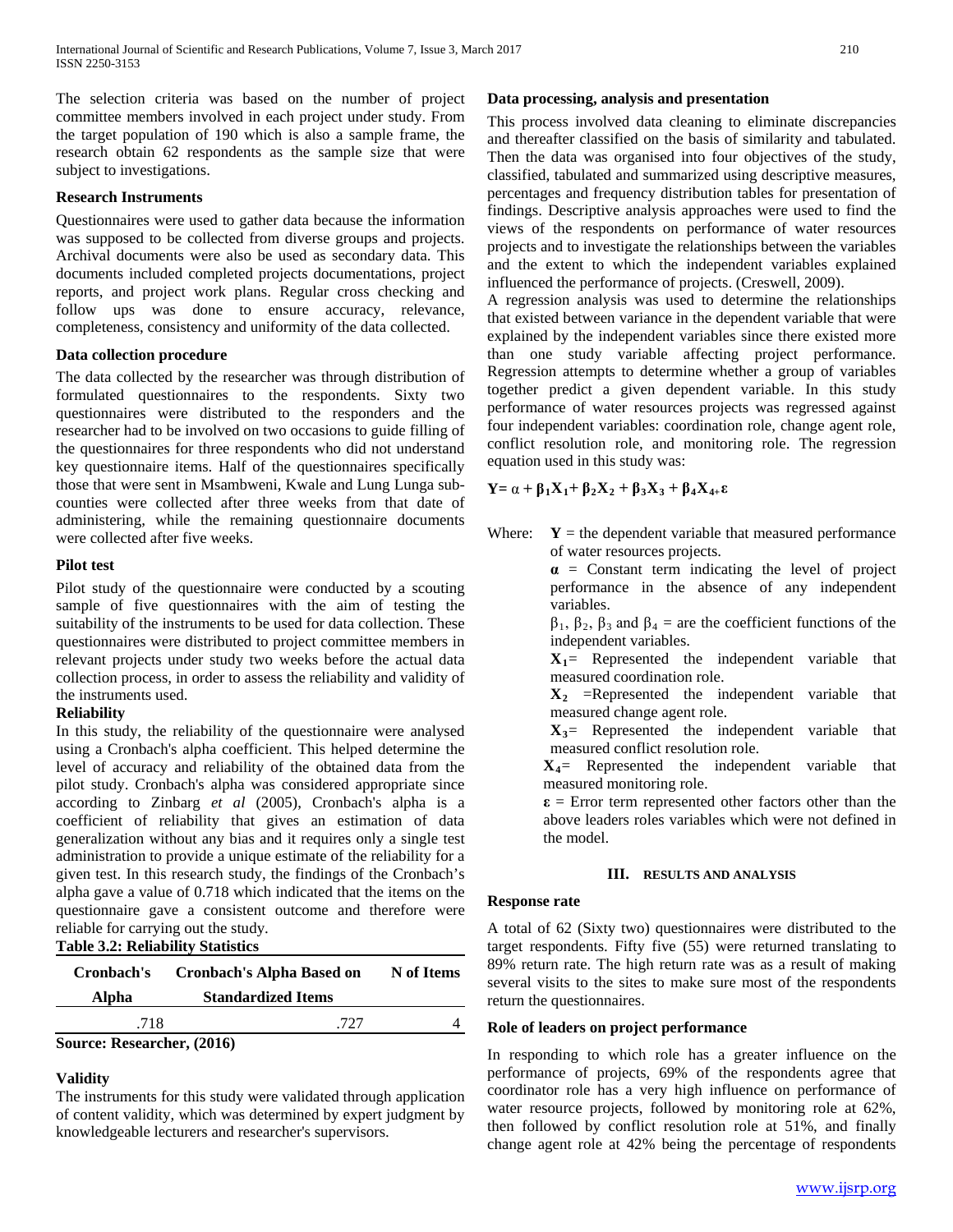who agree that the role of change agent is important in influencing project performance. Further, 4% of the respondents confirm that conflict resolution has very low influence on project performance.

## *Project Performance*

The performance of a project is critical to all projects irrespective of their scope as it helps define the success or failure of that project. Hill (2010) asserts that project performance analysis is that aspect of project management that examines planned project events and outcomes relative to actual project events and outcomes primarily in terms of cost, schedule, and resource utilization. Based on this, the research sort the views of the respondents on how they rated their projects performance and their views are summarized in the table 4.23 as shown.

**Table 4.23: Overall views on project performance indicators.**

**Overall, where do you rate the performance of your project in relation to the project meeting or fulfilling the criteria of Time (Schedule), Cost (Budget), resource utilization and meeting its objectives? Frequency Percent**

| <b>Total</b> | 55 | 100 |
|--------------|----|-----|
| Very Good    |    |     |
| Good         | 11 | 20  |
| Average      | 28 | 51  |
| Poor         |    | 16  |
| Very Poor    |    |     |

#### **Source: Researcher, (2016)**

From the findings as summarized in (table 4.23), 11% of the respondents rated the performance of their projects to be very good, while 20% rated their project performance as good. A bigger percentage of the respondents i.e. 51% rated their projects performance as average, while 16% of the respondents gave the rate of poor. Finally, only 2% of the respondents rate the performance of their projects as very poor, which may indicate the projects is not within the planned time, cost and over-utilized resources available. It may also indicate the project has not meet its objectives.

## **Regression Analysis**

In this study, a multiple regression analysis was conducted to test the influence among predictor variable (Coordination role, Change agent role, Conflict resolution role and Monitoring role), to the dependent variable performance of water resource projects. The research used a statistical package for social science (SPSS v20) to code, and compute the measurements of the regression model.

# **Table 4.24: Model Summary**

| <b>Model Summary</b> |                |                 |                   |                      |  |  |  |
|----------------------|----------------|-----------------|-------------------|----------------------|--|--|--|
| Model                | R              | <b>R</b> Square | <b>Adjusted R</b> | <b>Std. Error of</b> |  |  |  |
|                      |                |                 | <b>Square</b>     | the Estimate         |  |  |  |
|                      | $.784^{\rm a}$ | .688            | .123              | 0.83601              |  |  |  |

a. Predictors: (Constant), Monitoring role, Change agent role, Coordinator role, Conflict resolution

## **Source: Researcher, (2016)**

Table 4.24 is a regression model summary showing how the independent variable combined influence the performance of water resource projects. The value of  $(R)$  is positive 0.784, indicating the existence of a positive correlation between role of leaders and performance of water resources projects. The coefficient of determination  $(R^2)$  of the model is 0.688 meaning that 68.8% of the performance of water resources projects in Kwale County is influenced by role of leaders in those projects in the county. Equally, it also means that 68.8% of the variations in the performance of water resources projects in the County is explained by the role of leaders as coordinators, change agents, role in conflict resolution and monitoring role. Further, the adjusted  $\mathbb{R}^2$  indicates that 12.3% of the performance of water resource projects is influenced by the role leader's play.

# **Table 4.25: ANOVA**

## **ANOVAa**

| Model |                   | Sum of<br><b>Squares</b> | df | Mean<br><b>Square</b> | F     | Sig.              |  |
|-------|-------------------|--------------------------|----|-----------------------|-------|-------------------|--|
|       | Regression 12.443 |                          | 4  | 3.111                 | 2.898 | .031 <sup>b</sup> |  |
|       | Residual          | 53.666                   | 50 | 1.073                 |       |                   |  |
|       | <b>Total</b>      | 66.109                   | 54 |                       |       |                   |  |

a. Dependent Variable: Performance of Water Resource projects

b. Predictors: (Constant), Monitoring role, Change agent role, Coordinator role, Conflict resolution

#### **(Source: Primary data, 2016)**

From table 4.25 (ANOVA table), it is clear that the regression model predicting the relationship between the dependent variable and the independent variable is significant at p=0.031 which is  $< 0.05$ .

#### **Table 4.26: Coefficients**

#### **Coefficientsa**

| Model |                                       | Unstandardized Standardized t<br><b>Coefficients</b> |               | <b>Coefficients</b> |               | Sig. |  |
|-------|---------------------------------------|------------------------------------------------------|---------------|---------------------|---------------|------|--|
|       |                                       | B                                                    | Std.<br>Error | <b>B</b> eta        |               |      |  |
|       | (Constant)                            | 3.123                                                | 1.853         |                     | 2.304 0.002   |      |  |
|       | Coordinator<br>role $(X_1)$<br>Change | 0.815                                                | 0.105         | 0.474               | 0.560 0.018   |      |  |
|       | agent<br>$(X_2)$<br>Conflict          | role 0.217                                           | 0.145         | 0.198               | 1.501 0.064   |      |  |
|       | resolution<br>$(X_3)$                 | 0.106                                                | 0.157         | 0.090               | $0.672$ 0.045 |      |  |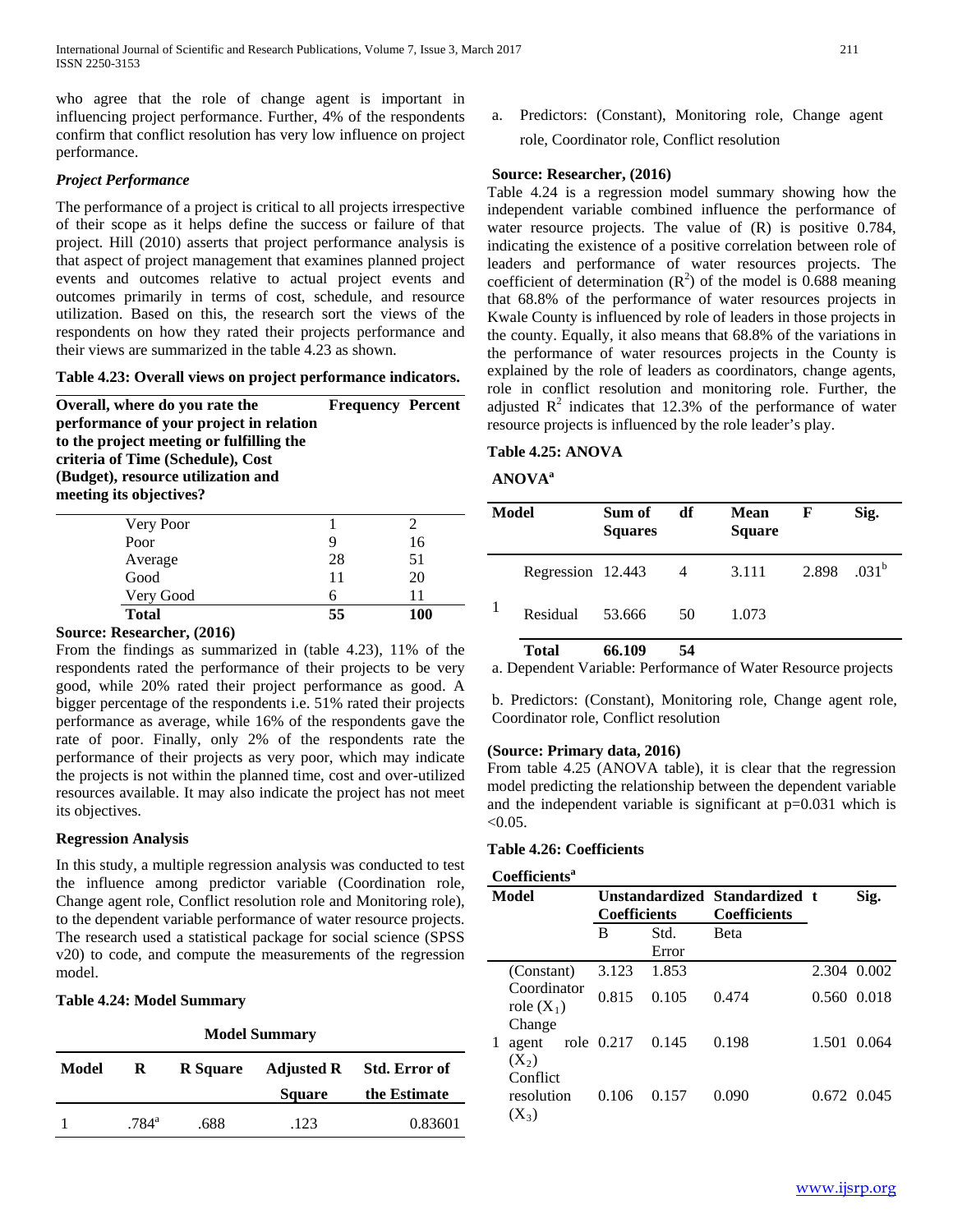| Monitoring<br>role $(X_4)$                           | 0.576 0.137 | 0.329 |  | 1.435 0.002 |
|------------------------------------------------------|-------------|-------|--|-------------|
| a. Dependent Variable: Performance of Water Resource |             |       |  |             |

projects **Source: Researcher, (2016)**

From table 4.26 (Coefficients table), the established regression model of the study can be derived as follows:

Y=3.123+0.815X<sub>1</sub>+0.217X<sub>2</sub>+0.106X<sub>3</sub>+0.576X<sub>4</sub>

 $X_1$  = Represents the independent variable that measured coordination role.

 $X_2$  =Represents the independent variable that measured change agent role.

 $X_3$  Represents the independent variable that measured conflict resolution role.

 $X_4$ = Represents the independent variable that measured monitoring role.

The results in table 4.26 indicate that three of the variables (Coordination, Monitoring and Conflict resolution) have a positive influence on the performance of water projects except the change agent variable which offers less contribution to the dependent variable. In terms of magnitude, the most influential variable is coordinator role with a regression coefficient of 0.815 and a P- value of 0.018. This is followed by monitoring role with a regression coefficient of 0.576 and a P-value of 0.002. The third most influential variable is change agent role with regression coefficient of 0.217 and P- value of 0.064. Lastly, conflict resolution role has the least impact with a regression coefficient of 0.106 and P- value of 0.045.

From the regression equation, it can be established that taking all factors into account (Coordination role, Change agent role, conflict resolution role and monitoring role) constant at zero performance of water resources projects will be 3.123. Further, the presented findings indicate that taking all other independent variables at zero, then a unit increase in coordination role would lead to a 0.815 increase in the performance of water resources projects, a unit increase in change agent role would lead to a 0.217 increase in the performance of water resources projects, while a unit increase in conflict resolution role would lead to a 0.106 increase in the performance of water resources projects in Kwale County. Finally, a unit increase in monitoring role would lead to a 0.576 increase in the performance of water resources projects.

# *Discussion of the results*

The first objective of the study was to examine the role of leaders as coordinators on the performance of water resources projects in Kwale County. As far as the coordinator role is concerned, the results showed that the level of coordination by leaders highly influences the performance of water projects. From the study findings, over 75% of the respondents agreed that by enhancing communication, having periodic meetings and coordinating resources and other project activities, the performance of projects significantly improves. The findings of these study are in agreement with (Kihoro & Waiganjo, 2015) who in their study of the factors affecting performance of construction projects concluded that there should be continuous coordination and proper relationship management between all stakeholders involved in the project. Proper channels should be used to solve problems during the project life cycle and develop performance of the project. Similarly, these finding concur with (Gray and Larson, 2005), who found that openness and transparency in communication are essential to nurture human relationships; predictability and openness are important factors in establishing trust within project teams.

The second objective related to the role of leaders as change agents and the findings showed that leaders being champions of change in projects has an impact but not very influential. Only about 35% of the respondents agreed that by leaders being champions of change and change implementers they need to manage and control changes in projects in order to improve their performance.

The third objective was to assess the role of leaders in conflict resolution on the performance of water resources projects in Kwale County. The findings indicated that less than 30% of the respondents felt that the approach or strategy the leader adopts in handling a conflict will have an influence on project performance. The respondents agreed that it is important for the leader handles the conflict well and resolves it without bias however that will not influence the performance of the projects. This findings differ with studies by Thamhain (2004b) who found that satisfying personal and professional needs of team members will have the strongest effect on team performance, and identified some other factors, which include ability to resolve conflict, mutual trust and respect, and communications across organizational lines which can enhance the overall performance of projects.

The fourth objective was to examine the role of leaders in monitoring on the performance of water resources projects in Kwale County. This role had a relatively high positive influence with over 60% of the respondent suggesting it is the second most important variable to influence performance of water resource project. The monitoring role covered key aspects of result monitoring, schedule monitoring and cost monitoring. The results also indicated that failure to monitor project activities will drastically affect the performance of projects being undertaken. Since there are high expectations from the local community to ensure the success of this critical projects, leaders are compelled to undertake close monitoring to ensure they deliver on the project outcomes and that the allocated funds to the projects are accounted for effectively.

These findings on the monitoring role of leaders on the performance of water resources projects concur with studies on factors affecting performance of projects by (Kihoro & Waiganjo, 2015) who concluded that project activities need to be properly monitored and documented irrespective of the nature and magnitude of the project. This would provide information necessary for monitoring and evaluating various project challenges and hence prevent future recurrence of such project shortcomings.

# **IV. CONCLUSIONS**

This study analyzed the role of leaders such as coordination, change agent, conflict resolution and monitoring to determine how they influence performance of water resources projects and ultimately dictate the success of these projects in Kwale County. The findings showed that role of leaders was very critical in determining how the projects performed. The role of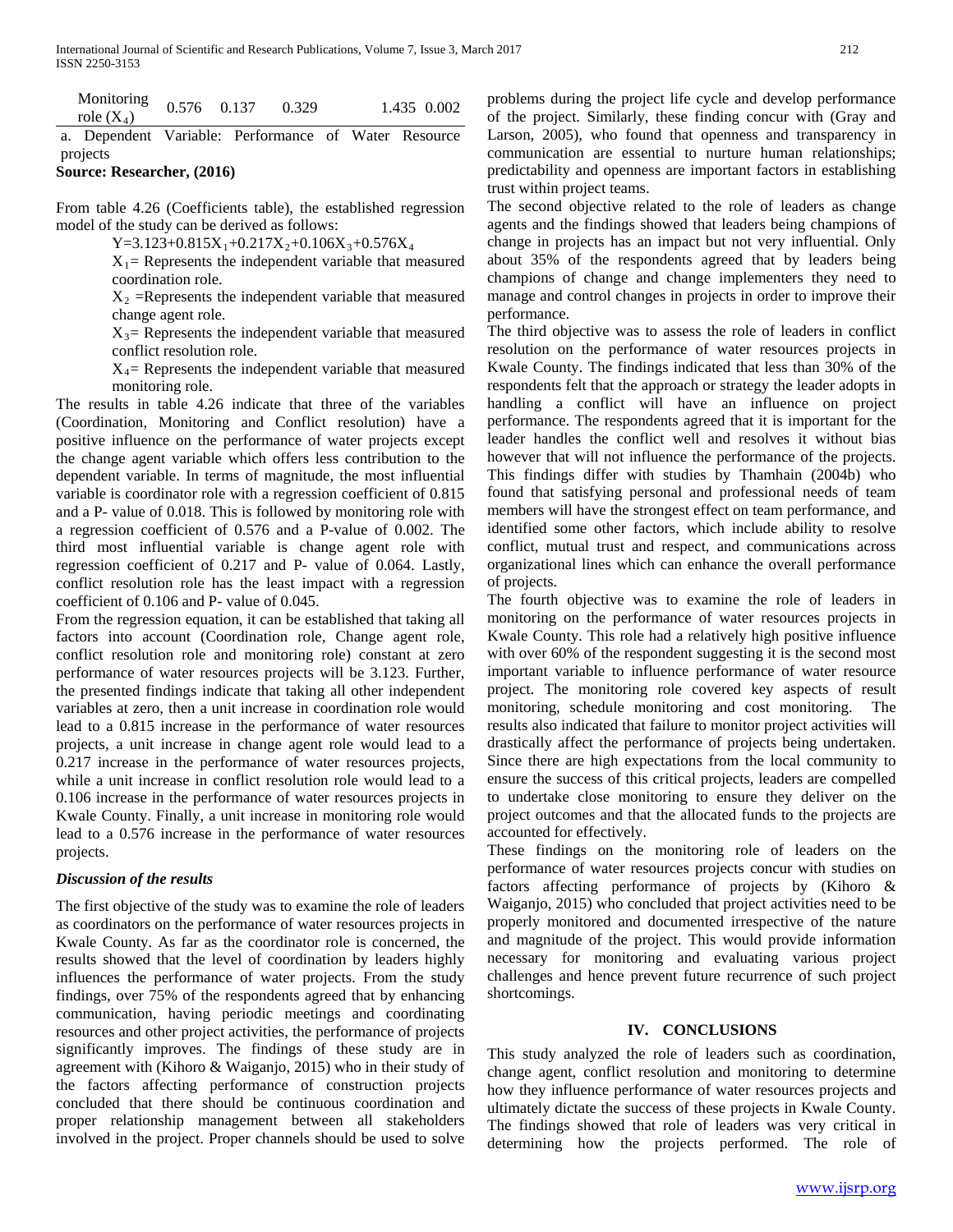coordination and monitoring were found to have the greatest influence and this points to the need for fostering good human relation within project teams and at the same time continuously monitor project activities to manage deviations from plans.

The research tested the relationship between independent variable (roles of leaders) and dependent variable (Performance of projects) to establish whether the independent variable influences project performance. The findings of this determination as summarized in tables (4.24, 4.25, and 4.26) and regression analysis clearly show a strong relationship existed between independent and dependent variable. The results also indicated that as much as change agent role was a determinant of the performance of water resources projects, it had the least influence on performance

In this study; coordination, change agent, conflict resolution and monitoring, all had some influence on the performance of water projects. It was clear from the findings that coordination role and monitoring role had the highest influence on the performance of water projects. Leaders are therefore encouraged to be the critical link especially between project teams and the project stakeholders.

Further, leaders have to act as the bond that ties the project team together since the project teams often comprises of individuals from diverse cultural background, ethnicity, and education levels yet the team must work together to achieve a common project objective under tight schedules. Monitoring was very crucial and leaders have to monitor resource utilization, schedule and cost of the project in order for the projects to realise their objectives. Water projects in Kwale County are mostly funded by private sector in partnership with the county government and hence the need for close monitoring to ensure nothing is wasted or mismanaged. The study indicated that those projects that were closely monitored and reports on performance being reviewed periodically achieved high performance and were equally the most successful in meeting expectations of all stakeholders.

#### **V. RECOMMENDATIONS**

The study justifies that for projects to perform better, leaders need to provide proper coordination within project teams. At the same time leaders must be able to continuously monitor the progress of activities in projects. This way they can determine whether their projects are performing or not by measuring their performance against set criteria's for success as well as providing corrective action where a deviation occurs. Another recommendation for leaders is on effective communication. From the study, it is evident that proper coordination goes hand in hand with effective communication. As a result leaders must learn to enhance their communication skills in order to lead their teams effectively.

As much as change is inevitable in projects, the study recommends that leaders should provide an environment where all team members in a project environment be part of the change. The aspect of change management needs to be a shared responsibility among project team members. This will provide an environment where everyone feels to be part of the change and therefore they will easily embrace and accommodate changes when they occur.

Project leaders should not show any form of bias when resolving conflicts within project teams. In case the conflict creates a positive vibe among team members as a leader you should encourage it for the good of the project. Further, the study recommends that a project leader be flexible in choosing a conflict resolution strategy that qualifies for the nature of conflict that occurs and the circumstances under which the conflict may be resolved.

Finally, the aspect of monitoring project activities is crucial for the success of the project being implemented. It is therefore recommended that leaders keep track and document all activities and progress of the water resources projects. This will enable leaders to plan in advance for any deviations that may occur late in project execution stage. The monitoring activities will need to start early in the project cycle phases and be performed until when the project is terminated.

#### **REFERENCES**

- [1] Cheung, H., Baker, T. & Traeger, C. (2004). Risk matrix: An approach for prioritizing risks and tracking risk mitigation progress:*Proceedings of the 30th Annual Project Management Institute*, Philadelphia: PA
- [2] Cleland, D. I., Ireland, L.R. (2007). Project manager's handbook: Applying best practices across global industries. New York: McGraw-Hill.
- [3] Creswell, J. W. (2009). *Research Design: Qualitative, Quantitative, and mixed methods approach*. (3rd Ed).Thousand Oaks, CA: Sage Publications Inc.
- [4] Creswell, R. (2014). Research design: qualitative, quantitative, and mixed methods approaches. USA: Sage Publications
- [5] Damousi, J., Rubenstein, K, Tomsic, M. (2014). *Diversity in leadership*: *Australian women, past and present.* Australia: Australian National University (ANU) press.
- [6] Gray, C. F; Larson, E. W. (2006). *Project Management: The Managerial Process.* (3rd Edition). Boston, USA: McGraw-Hill/Irwin.
- [7] Gray, C F., and Larson, E W. (2005). *Project Management: The Managerial Process*, McGraw-Hill.
- [8] Kerzner, H. (2006).Project Management: A Systems Approach to Planning, Scheduling, and controlling. (9<sup>th</sup> Edition). New York, USA: JohnWiley&Sons
- [9] Kerzner, H. (2004). *Project Management*: *A Systems Approach to Planning, Scheduling, and Controlling* (2<sup>nd</sup> Edition.). New Delhi, India: CBS Publishers and Distributors.
- [10] Kimwaki, B., M. (2013). Factors Affecting the Performance of Water and Sanitation Projects in Garissa Municipality, Garissa County, Kenya. Unpublished MA Research Project, University of Nairobi, Kenya.
- [11] Kihoro, M, & Waiganjo, E. (2015). Factors affecting performance of projects in the construction industry in Kenya: A survey of gated communities in Nairobi County.The Strategic*Journal of Management. 2 (50), 37-66,*
- [12] Kothari, C., R. (2011). *Research Methodology: Methods and Techniques*. (2nd Revised Ed). New Delhi, India: New Age International Limited Publishers
- [13] Koontz, H., & Weihrich, H. (2010). *Essentials of Management: An International Perspective.* (8<sup>th</sup> Ed). New Delhi, India: Tata McGraw Hill Education Private Limited
- [14] Meredith, J., R. & Mantel, J., S. (2009). *Project management: A managerial*  approach. (7<sup>th</sup> Ed). New Jersey-USA: John Wiley & Sons.
- [15] Project Management Institute (2013). *A Guide to the Project Management Body of Knowledge*. (5<sup>th</sup> Edition). 14 Campus Boulevard, Pennsylvania: Project Management Institute, Inc.
- [16] Purbey, S., Mukherjee, K. and Bhar, C. (2007). Performance measurement system for healthcare processes. *International Journal of Productivity and Performance Management. 56 (3), 241 – 251.*
- [17] Raut, S., Pimplikar, S., Sawant, K. (2013). Effect of project cost and time monitoring on progress of construction project.*International Journal of Research in Engineering and Technology.* 02 (12).
- [18] Robertson, S. and Williams, T. (2006). Understanding project failure: Using cognitive mapping in an insurance project.*Project Management Journal* 37 (4), 55-71.